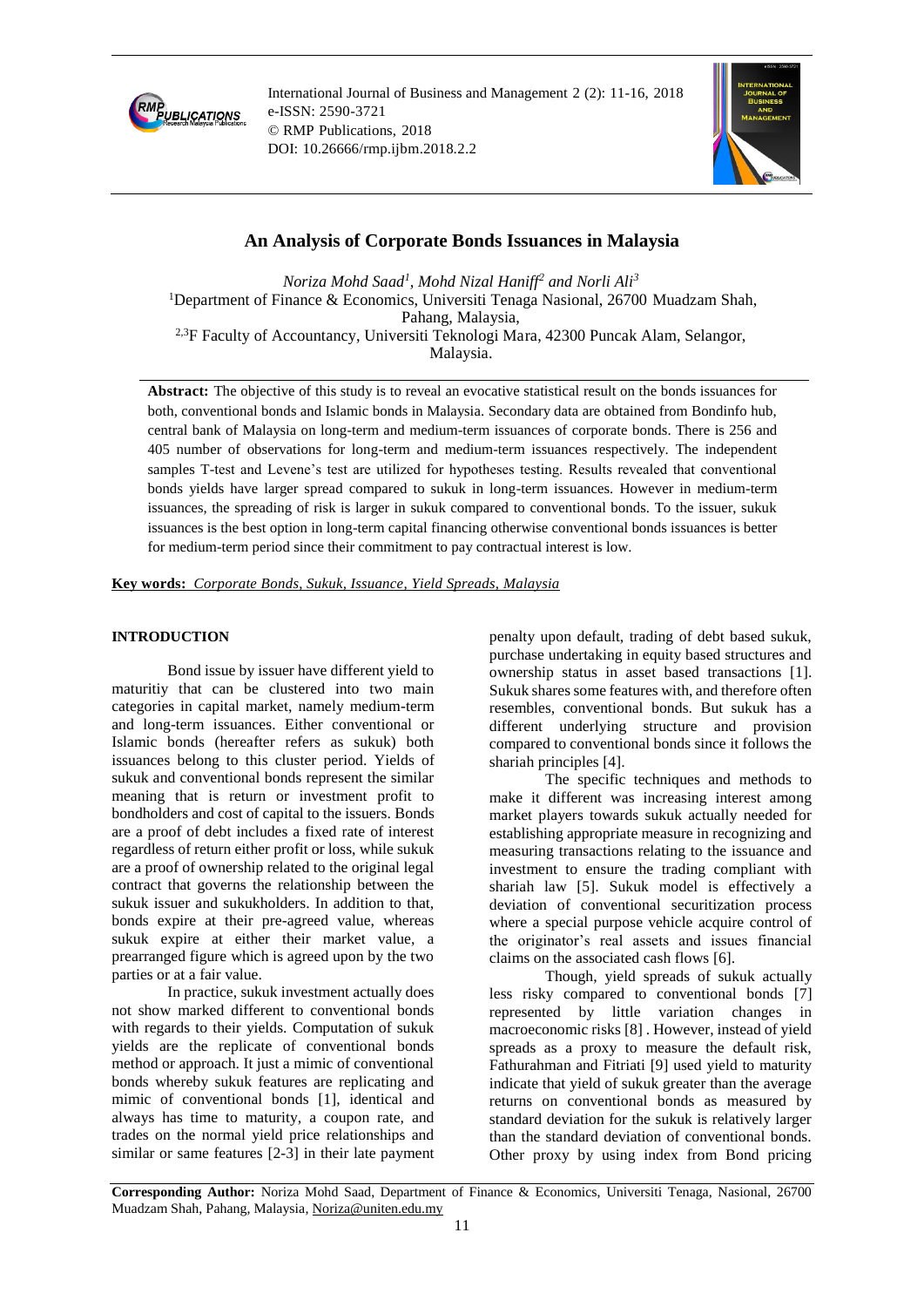agency Malaysia (BPAM) in 2007-2012 studied on correlations of portfolio return [10], found that a significant and positive correlation between returns of sukuk and bond portfolios. Besides, revealed sukuk index outperformed the bond index and market index. Suggesting that, conventional bonds and sukuk has shared similar features and sukuk reports performed better.

# **LITERATURE REVIEWS**

The development of a bond market was viewed as a priority because it served as an alternative source for raising capital [11-12]. However, the development of corporate bond markets should be viewed as a gradually incremental matter rather than rapidly implements process [11] for depending on banking institutions financing especially in huge amount.

Returning to the early history of the capital market in Malaysia, especially the beginnings of the bond market, one could trace it to pre-independence 1957. SC as the only regulatory body that provided regulatory oversight to the parties involved developed only in the 1990s. Prior to that, the task was left to the stock exchange and to some extent the Finance Ministry. Capital market development in Malaysia started in 1960 with the trading in Kuala Lumpur of the dual listed stocks and bonds in Singapore, which served as a market for what later, become two countries [13]. The real impetus came only when the Ringgit was adopted in June 1973 as the Malaysian currency and Kuala Lumpur traded the shares in the local currency. Due to the banking system having already been relatively welldeveloped, it provided much of the funding for domestic economic activity. In addition to the conventional banking system, Islamic banking also correspondingly offers the funding via sukuk certificates starting some 20 years ago.

The Islamic Banking Act of 1983 was based on an acknowledgement of the aspirations of Muslims to have non-usurious or riba-free banking and investment services as well as the government's goal of establishing a modern financial system in every aspect of Malaysia's socio-economic goals for the 21st century economy. Even though the banking sector dominates the funding, there is a slow drift to use exchange sources for financing by firms and government.

Among the lingering effects of East Asian financial crisis in 1997, many public listed companies faced escalating difficulties as the plunge in share prices increased investor risk aversion and tight credit conditions severely affected financing lines at a time when liquidity was most urgently needed. The maturity mismatch was identified as a major source of systematic risk, but then, Capital Market Masterplan (CMP1) came out with a total of 152 recommendations including the establishment

of Malaysia as an international Islamic capital market centre. This has reduced concentration and maturity mismatch risks as well as provides greater avenues for the financing of large-scale projects [14].

Considering this scenario, SC introduced Policies and Guidelines on Issue/Offer of Securities (Issues Guidelines) in July 1998 for additional capital-raising flexibilities. Further action was taken place with the formation of the National Economic Recovery Plan (NERP) in 1998 that highlighted the need for a broad, deep and well-developed bond market that would provide a more stable source of financing which would also diversify the risks associated with cyclical economic bearish. To recover the economic crisis, Malaysia needs to have developed an environment where capital can be mobilised to finance long-term investment and to provide a better match between risks and returns [12].

## **METHODOLOGY**

There are 140 issuers with 407 tranche of issuances for long-term debt instrument consist of both, conventional bonds and sukuk obtained from bondinfo hub, Central Bank of Malaysia. Otherwise, there are 160 issuers with 610 tranche of issuances for both medium-term debt instruments. Initially, the period cover for both categories of debts, long-term and medium-term is from 2000 until 2014 respectively. Final data utilized in this study is 86 issuer firms with 112 tranches for LTCB and 54 issuer firms with 144 tranches for LTS. Therefore, a total sample for the long term debt instruments is 140 issuer firms with 256 tranches which cover a period of 2000 until 2014. However, sample from medium-term debt instruments indicate higher than long-term debt instruments. There are 160 issuer firms in total with 405 tranches but cover from year 2003 until 2014 since data on YTM from 2000 up to 2002 unavailable for medium-term debt instruments. There are two groups of study regarding to debt instrument has been categorized that is between conventional bonds and sukuk. This group then was clustered into long-term and medium-term instruments. They are needed to segregate into two different groups since their features and determinants might be different since the sukuk trading should straightly follows Islamic principles in their transaction event though they are trading under the same roof with conventional bonds. To test the significant mean different between these debt instruments therefore independent samples Ttests and Levene's test are utilized.

The independent samples t-test evaluates the different between the means of two independent or unrelated groups. The t-value evaluates whether the mean value of the test variable from one group differs significantly from the mean value of the test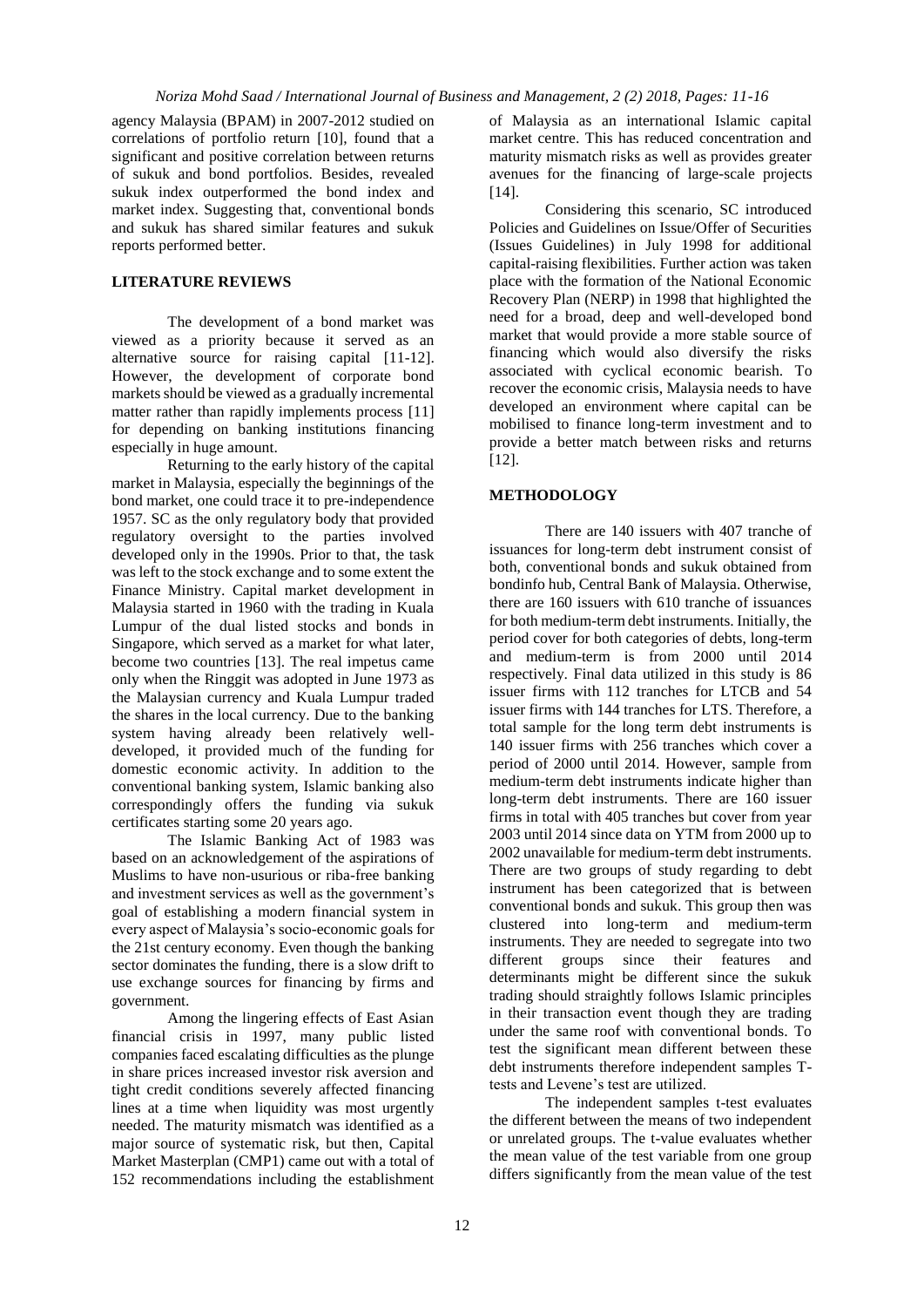variable for the second group. With respect to the comparing in number of observations for first and second group, it can be considered equal if the larger group is not more than 1.5 times larger than smaller group [15]. However, it is important to test the assumption of homogeneity of variance by Levene's Test [16] before testing for their independent sample T-tests, where the null hypothesis assumes no difference between the two group's variances as follows:

$$
H_0: \sigma_1^2 = \sigma_2^2
$$

Where;

 $\sigma_1^2$  = is the variance for the long term and medium term conventional bonds, and

 $\sigma_2^2$  = is the variance for the long term and medium term sukuk.

If the F-value for the Levene's result is not significant, the assumption is met or not violated. Means, the equal variances assumed result is appropriate to be used. However, in the case that Fvalue is significant, the equal variances not assumed would be appropriate to be used [17] . This significance level is considered for three levels of pvalue at less than; 90 percent, 95 percent and 99 percent confident level. Notably that, with the significant result of F-value, the null hypothesis should be retained and concluded that there is no significant difference between the two group's variance which lead to further analyze on the result of independent sample t-test at equal variances not assumed column.

The null hypothesis for the independent sample T-tests is as follows:

$$
H_0: \eta_1 = \eta_2
$$

Where;

 $\eta_1$  = is the mean for the long term and medium term conventional bonds (first group), and

 $\eta_2$  = is the mean for the long term and medium term sukuk (second group).

The significant t-value is based on value of alpha whereby p-value is less than 90 percent, 95 percent or 99 percent is satisfactory to justify the acceptance or rejection of the hypotheses developed. Rejection of the null hypothesis postulate that there are significant mean different between groups. Other than that, positive t-value denotes that the first group indicates higher mean than second group, otherwise negative t-value denotes that the second group indicate higher mean than first group.

#### **RESULT ANALYSES AND DISCUSSIONS**

Figure 1 and Table 1, 2 and 3 are show an evacotive statistics results of conventional bonds and sukuk yield spreads performance for all 6 clustered periods. For the first period is long term for conventional bonds and sukuk (LTCBS) which cover a year period of 2000 until 2014. Second period is medium term conventional bonds and sukuk (MTCBS) which cover a year period of 2003 until 2014. Both, LTCBS and MTCBS are represent a full sample of the study. Third and four periods are split from long term period into different instrument for long term conventional bonds (LTB) and long term sukuk (LTS) respectively. Otherwise, five and six periods are proxies by medium term conventional bonds (MTCB) and medium term sukuk (MTS) respectively.

The graph is important to highlight the minimum and maximum level of yield spread in order to know general performance of yields in Malaysia with respect to the cost of debt bearing by firms in bonds issuances. Minimum yield spreads for LTCBS, MTCBS, LTS and MTS show a negative value. Indicate that yield or cost of debt issued by the firms is below than the value of Malaysian treasury bills in that particular year. Undervalue offers attract bondholder or sukukholder to invest in the firm. Besides, it might be a factor of economic crisis in Malaysia for year 2008 that the issuers have to issue their debt at lower cost to the public and potential institutional investors.

The minimum value trend demonstrates a quite similar pattern to the mean value. Meaning that all the issuances tranche have competitive rate of yield offers during the contract initiated. However, only MTCBS, LTB, MTCB and MTS show a similar pattern for maximum value. But, the LTCBS and LTS obviously show a different pattern indicate a very high cost showed by value of yield spreads from long term sukuk issuances at 18.06 percent. Notably, this yield is different value of maximum and minimum of YTM which indicate the range of yield spreads is large up to maturity or tenure of issuances to be expired during the trading periods. The finding is consistent with the theory of Term Structure of Interest Rate whereby longer periods will have higher interest rate hence wider range of spreads associate to have higher default risks. Both instruments, either sukuk or conventional bonds were trading under the same roof, in the secondary market and through over the counter in Malaysia. Theoretically and conceptually, the main different is relying on sukuk trading shall be halal [18-19] in transactions and fully compliant to shariah Islam [20-21] but for conventional bonds is not restricted to this constituent. Sukuk offers unique benefits to corporate issuers unlike those of the conventional bonds through trade off and pecking order theory tested on firm's target debt optimizing behavior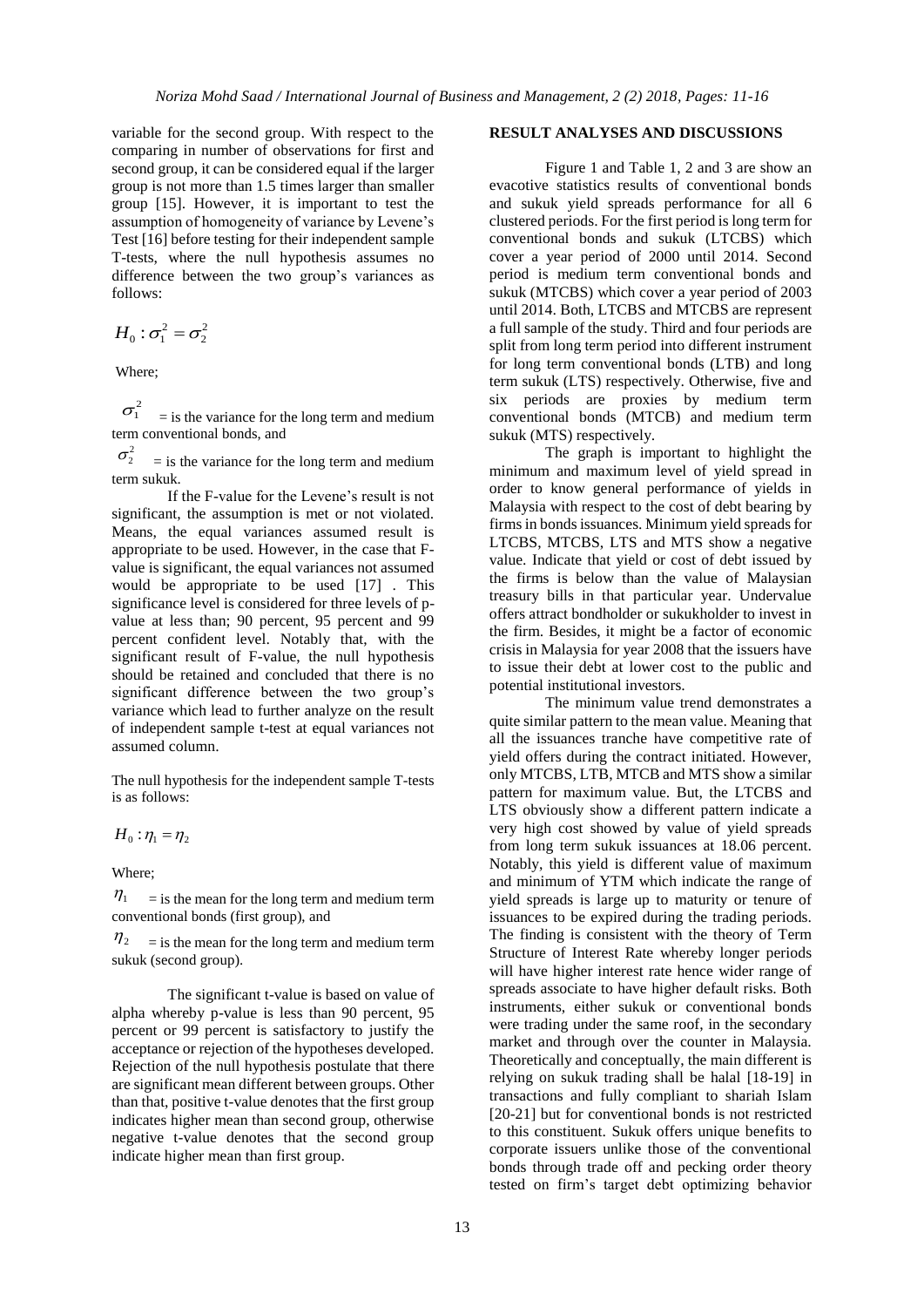[22]. Empirically, the mean different can been seen from the results reported in Table 2.

It can be seen that yield spreads of LTCB (mean = 2.437) reported higher mean as compared to LTS (mean = 1.946) with mean different at variance of 0.491. Thus, indicate the sukuk yield spreads was performed better because a wider range of spread by conventional bonds given a huge chance for default risks to occur. Instead of analyzing on mean descriptive statistics result, Table 2 also scrutinizing for analysis of significant mean different based on independent t-test and Levene's test results. Both tests are important for the acceptance or rejection of the hypotheses developed in order to justify is there any differences between conventional bonds and sukuk yield spreads and its determinants.

With respect to yield spreads, F-value of Levene's test is 8.900 shows the result is significant mean different between LTCB and LTS at 95 percent confident level. This result associated with the equal variances not assumed considering the Levene's test result by adjustment for the standard error of the estimation [23] and by adjustment for the degrees of freedom [24]. Thus, hypothesis for the assumption of homogeneity of variance is met and failed to reject that there is significant mean different between yield spreads of LTCB and LTS. This result is justified by the independent t-test with positive tvalue of 2.384 at 95 percent confidence level.

The positive coefficient of estimation for tstatistics indicates that the yield spreads of LTCB was higher means than LTS issuances. It shows that, the wider range of yield spreads representing by higher means of long term conventional bonds indicate the level of default risks is higher compare to trading in long term sukuk. As what was claimed by empirical studies [2, 10, 25] that sukuk is just a mirror of bonds with respect to their yield spread or returns. However, the result of yield spreads finding is consistent with the study done by Mosaid and Boutti [10] whereby they found that a significant and positive correlation between returns of sukuk and bond portfolios. However, Safari, Ariff and Mohamed [2] argued that a new type of debt securities called sukuk certificates have grown to US\$ 840 billion in 11 financial markets as of 2011. These Islamic debt instruments share some features similar to conventional bonds, so market operators treat both as bonds. Whether it is appropriate to treat sukuk certificates as conventional bonds is empirically tested in this paper. If the yields of sukuk are the same as those of conventional bonds,

Granger causality tests could confirm their equivalence. Practically the tests show otherwise. Also, the yields of sukuk instruments are significantly higher than yields of conventional bonds even after controlling issuers, rating quality and tenure in matched samples tests. They mentioned that sukuk issuance affects the issuing firm's beta risk significantly, which is consistent with capital structure theory. Their findings concluded that sukuk instruments should be classed as a new class of financial instruments, and not as bonds.

In conclusion, there are still mixed result reveal by many studies with respect to yield spreads in conventional bonds and sukuk. However based on this result, it shows that there is statistically significant mean different between yield spreads in LTCB and LTS issuances even though not too far (at variance of almost 0.5 only). Furthermore, higher spreads goes to LTCB not LTS since some discussion argument as above mentioned indicate sukuk have higher spreading in yields. Indicating that, LTCB will have higher default risk as compared to LTS.

Scrutinising Table 3, yield spreads of MTCB reported have lower mean (1.428) as compare to MTS (1.692). Meaning that, this medium term issuances is a good choice of investment due to bearing lower default risk as compare to long term issuances. Signify that, this result is contradicted with the yield spreads discussion in long term issuances. With respect to investigate the significant mean different of this variable, yield spreads for medium term sukuk and conventional bonds is significantly mean different demonstrate by F-value of Levene's test is 2.759 at 90 percent confident level. Thus, the hypothesis for the assumption of homogeneity of variance towards yield spreads is met and was fail to reject signify that there are significant mean different of yield spreads in MTCB and MTS. In addition to that, the results of t-test show a negative coefficient of estimations with a tvalue of -2.955 and it has significant at 95 percent confidence level. Indicating that, yield spreads of MTS has higher means compare than MTCBs' yield spreads. The wider range of yield spreads representing by higher means of medium term sukuk indicate the level of default risks is higher compare to trading in medium term conventional bonds.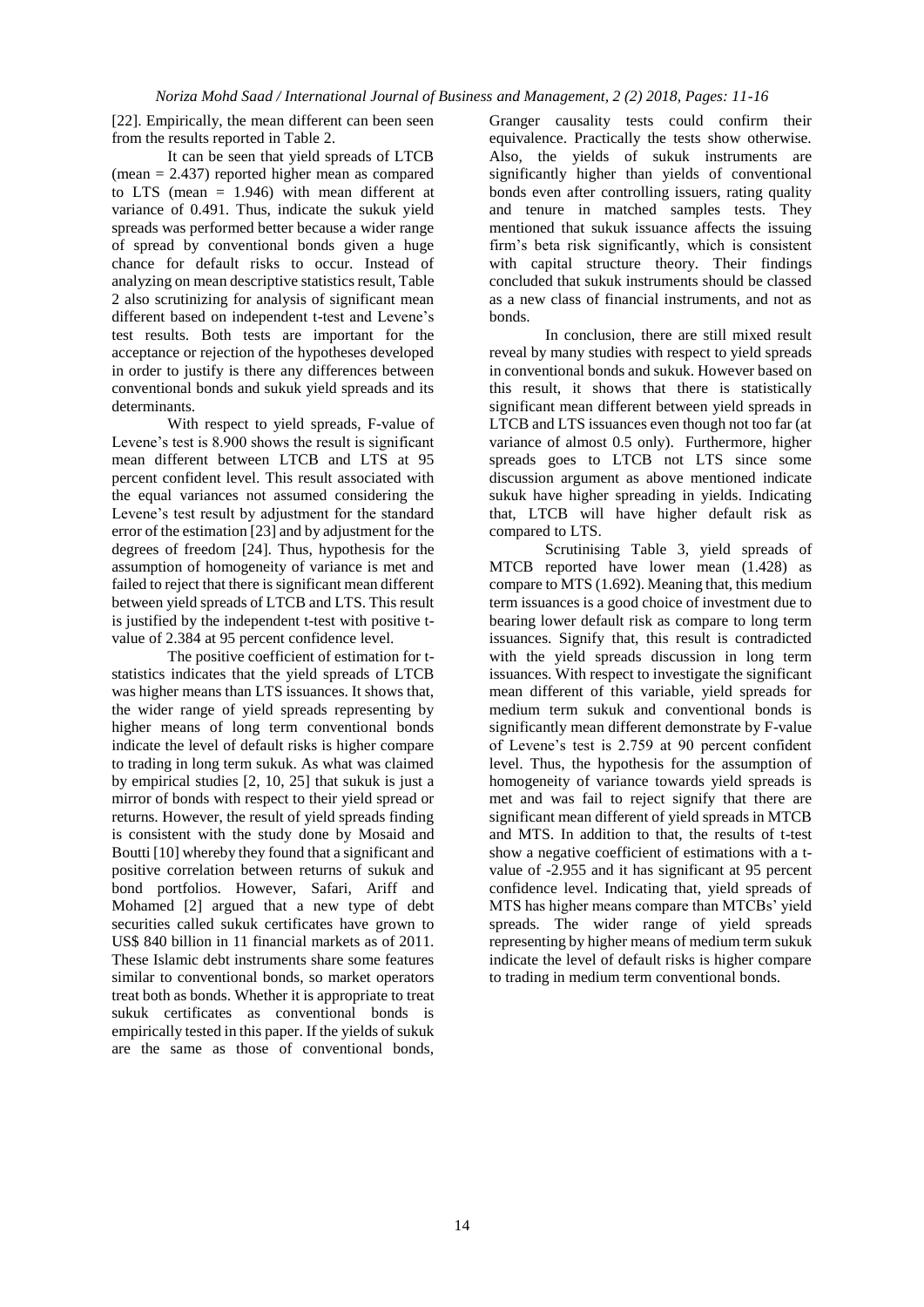

Figure 1: Performance of Yield Spreads according to Cluster Periods

Table 1: The Results of Mean, Maximum and Minimum of Yield Spreads according to Cluster Periods

| <b>Yield Spread</b> | <b>LTCBS</b> | <b>MTCBS</b> | LTB  | <b>LTS</b> | <b>MTCB</b> | MTS     |
|---------------------|--------------|--------------|------|------------|-------------|---------|
| Mean                | 2.16         | 1.59         | 2.44 | 1.95       | 1.43        | 1.69    |
| Max                 | 18.06        | 5.16         | 7.33 | 18.06      | 4.98        | 5.16    |
| Min                 | $-0.52$      | $-0.20$      | 0.08 | $-0.52$    | 0.02        | $-0.20$ |

| Table 2: A Mean Comparison of Variables between LTCB and LTS |  |  |  |  |  |
|--------------------------------------------------------------|--|--|--|--|--|
|--------------------------------------------------------------|--|--|--|--|--|

| <b>Variables</b> | Mean        |            | t-test |      | Mean<br><b>Difference</b> | <b>Levene Test</b> |      |
|------------------|-------------|------------|--------|------|---------------------------|--------------------|------|
|                  | <b>LTCB</b> | <b>LTS</b> |        |      |                           |                    |      |
| Yspreads         | 2.437       | 1.946      | 2.384  | .018 | .491                      | 8.900              | .003 |

Table 3: A Mean Comparison of Variables between MTCB and MTS

| <b>Variables</b> | Mean        |            | t-test   |      | Mean<br><b>Difference</b> | <b>Levene Test</b> |      |
|------------------|-------------|------------|----------|------|---------------------------|--------------------|------|
|                  | <b>MTCB</b> | <b>MTS</b> |          |      |                           | F                  | D    |
| Yspreads         | 1.428       | 1.692      | $-2.955$ | .003 | $-.264$                   | 2.759              | .098 |

#### **CONCLUSIONS**

This study contrasts two types of debt instrument, conventional bonds and sukuk by utilizing the independent sample T-test and Levene's Test methods. This contrast element mainly on their yield spreads as an indicator to default risk. The result indicates different effects between long-term and medium-term issuances of yield spreads. For instances, long-term conventional bonds yields have larger spread compared to long-term sukuk issuances. The segregation of the data into specific clustered panel based on period is important since most of the issuances are based on medium-term than long-term period. More importantly, this study reveals contradicted finding from the long-term issuances whereby medium-term sukuk yields have larger spread than medium-term conventional bonds issuances. Remarkably that, default risks is lesser to that issuer who issue long-term sukuk and mediumterm conventional bonds. On the contrary, default

risk is higher among issuer who was issue long-term conventional bonds and medium-term sukuk. Long term sukuk is better investment than long term conventional bonds since its yield spreads is low and less volatile due to prohibited element of gharar (uncertainty) in their trading mechanisms. Issuer bear cost of sukuk lower than cost of conventional bonds in long-term issuances however inverse relation in medium-term issuances.

#### **REFERENCES**

- [1] Lahsasna, A. & Lin, L.S. (2012). Issues in Islamic Capital Markets: Islamic Bond/ Sukuk. 3rd International Conference on Business and Economic Research (3rd ICBER 2012) Proceeding. p. 495-512.
- [2] Safari, M., Ariff, M. & Mohamed, S. (2013) Do Debt Markets Price Ṣukūk and Conventional Bonds Differently?. Journal of King Abdul Aziz